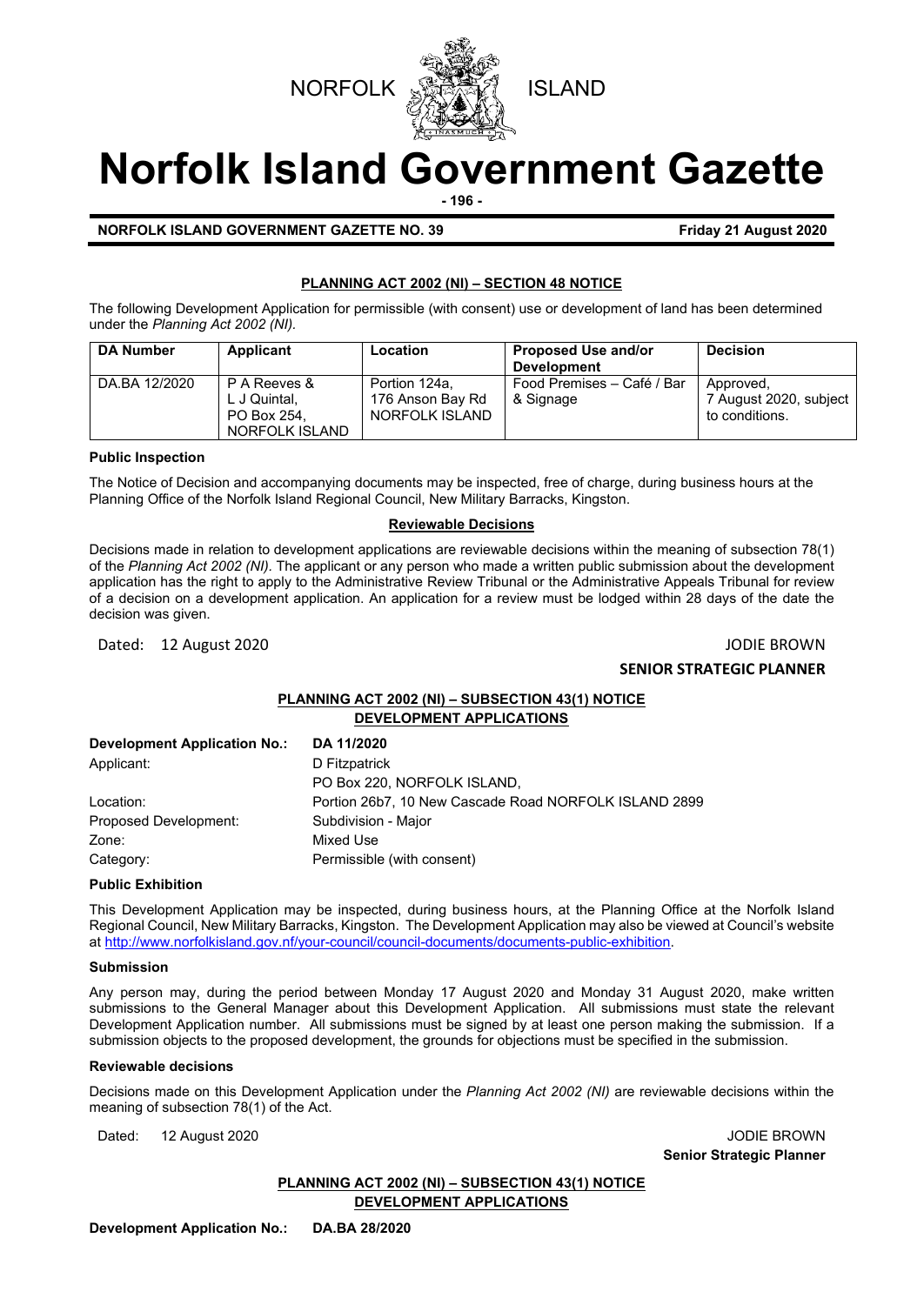## **NORFOLK ISLAND GOVERNMENT GAZETTE NO. 39 <b>Friday 21 August 2020**

Applicant: D W Evans

PO Box 132, NORFOLK ISLAND Location: **Portion 39b, 35 Mulberry Lane** Proposed Development: New Residence – Accommodation Units Zone: Residential Category: Category: Permissible (with consent)

## **Public Exhibition**

This Development Application may be inspected, during business hours, at the Planning Office at the Norfolk Island Regional Council, New Military Barracks, Kingston. The Development Application may also be viewed at Council's website a[t http://www.norfolkisland.gov.nf/your-council/council-documents/documents-public-exhibition.](http://www.norfolkisland.gov.nf/your-council/council-documents/documents-public-exhibition)

## **Submission**

Any person may, during the period between Monday 17 August 2020 and Monday 24 August 2020, make written submissions to the General Manager about this Development Application. All submissions must state the relevant Development Application number. All submissions must be signed by at least one person making the submission. If a submission objects to the proposed development, the grounds for objections must be specified in the submission.

#### **Reviewable decisions**

Decisions made on Development Applications under the *Planning Act 2002 (NI)* are reviewable decisions within the meaning of subsection 78(1) of the Act.

Dated: 12 August 2020 JODIE BROWN **SENIOR STRATEGIC PLANNER**

## **PLANNING ACT 2002 (NI) – SUBSECTION 43(1) NOTICE DEVELOPMENT APPLICATIONS**

| Development Application No.: | DA 9/2020                                                 |
|------------------------------|-----------------------------------------------------------|
| Applicant:                   | Norfolk Island Regional Council                           |
|                              | PO Box 95, New Military Barracks Kingston                 |
| Location:                    | Portion 183, Ben Christian Drive                          |
| Proposed Development:        | Public Works - Major: Waste Disposal Facility - Composter |
| Zone:                        | Airport                                                   |
| Category:                    | Permissible (with consent)                                |

## **Public Exhibition**

This Development Application is classified as 'prescribed use or development'. The Development Application and accompanying Environmental Impact Statement may be inspected, during business hours, at the Planning Office at the Norfolk Island Regional Council, New Military Barracks, Kingston. The documentation is also available for inspection at Council's website a[t http://www.norfolkisland.gov.nf/your-council/council-documents/documents-public-exhibition.](http://www.norfolkisland.gov.nf/your-council/council-documents/documents-public-exhibition) 

#### **Submission**

Any person may, during the period between Monday 10 August 2020 and Monday 7 September 2020, make written submissions to the General Manager about this Development Application. All submissions must state the relevant Development Application number. All submissions must be signed by at least one person making the submission. If a submission objects to the proposed development, the grounds for objections must be specified in the submission.

#### **Reviewable decisions**

Decisions made on this Development Application under the *Planning Act 2002 (NI)* are reviewable decisions within the meaning of subsection 78(1) of the Act.

Dated: 4 August 2020 **John Communist 2020 John Communist 2020 John Communist 2020 SENIOR STRATEGIC PLANNER** 

## **PLANNING ACT 2002 (NI) – SUBSECTION 43(1) NOTICE DEVELOPMENT APPLICATIONS**

| <b>Development Application No.:</b> | DA.BA 25/2020                                              |
|-------------------------------------|------------------------------------------------------------|
| Applicant:                          | <b>B</b> A Christian                                       |
|                                     | PO Box 201, NORFOLK ISLAND 2899,                           |
| Location:                           | Norfolk Island Hospital and Residential Aged Care Facility |
|                                     | Portion 24c, 2 Grassy Road                                 |
| Proposed Development:               | <b>Public Building: Extension to Ambulance Shed</b>        |
| Zone:                               | <b>Special Use</b>                                         |
| Category:                           | Permissible (with consent)                                 |
|                                     |                                                            |

#### **Public Exhibition**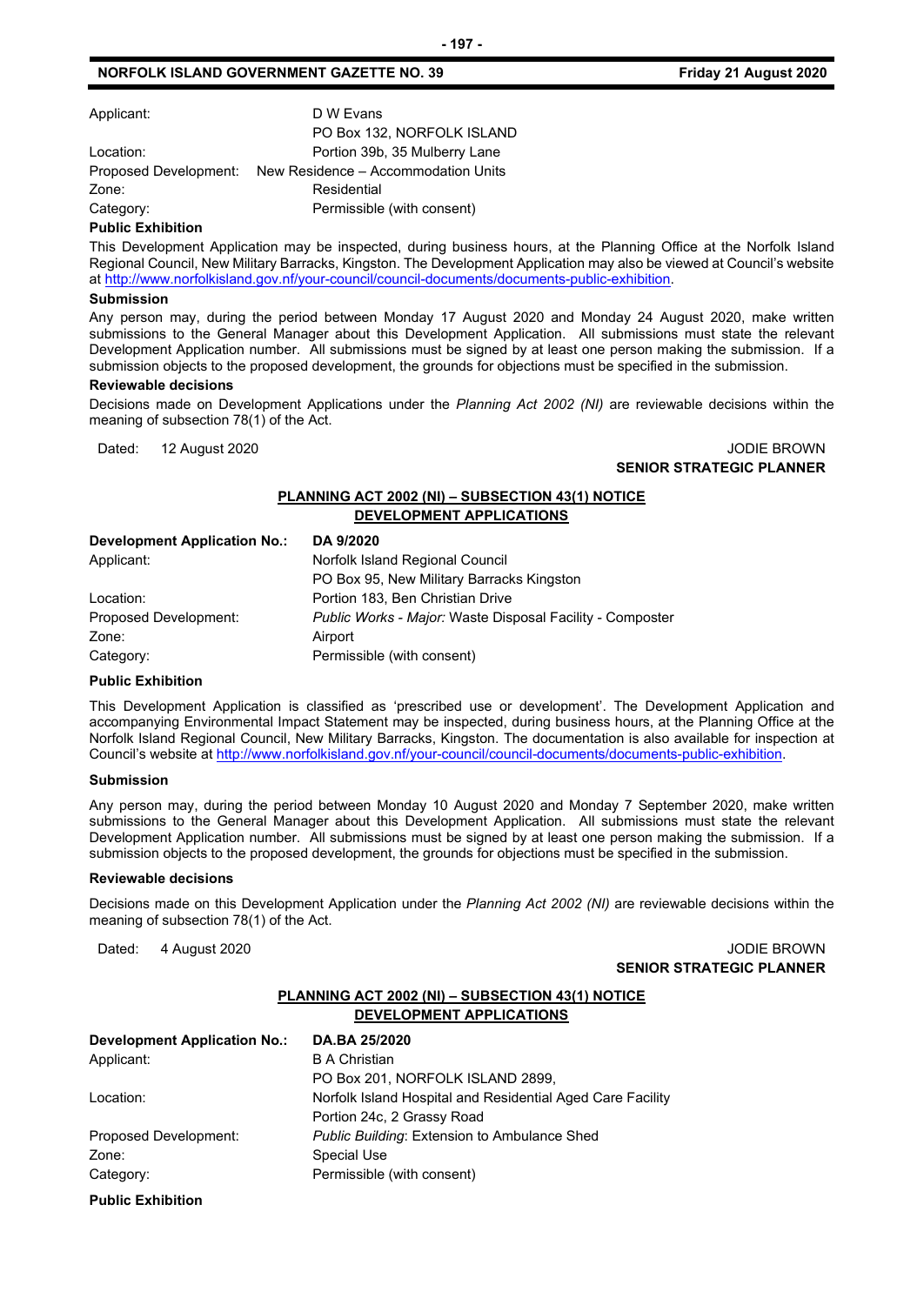## **NORFOLK ISLAND GOVERNMENT GAZETTE NO. 39 <b>Friday 21 August 2020**

This Development Application may be inspected, during business hours, at the Planning Office at the Norfolk Island Regional Council, New Military Barracks, Kingston. The Development Application may also be viewed at Council's website a[t http://www.norfolkisland.gov.nf/your-council/council-documents/documents-public-exhibition.](http://www.norfolkisland.gov.nf/your-council/council-documents/documents-public-exhibition)

## **Submission**

Any person may, during the period between Monday 10 August 2020 and Monday 24 August 2020, make written submissions to the General Manager about this Development Application. All submissions must state the relevant Development Application number. All submissions must be signed by at least one person making the submission. If a submission objects to the proposed development, the grounds for objections must be specified in the submission.

## **Reviewable decisions**

Decisions made on this Development Application under the *Planning Act 2002* (NI) are reviewable decisions within the meaning of subsection 78(1) of the Act.

## Dated: 4 August 2020 **JODIE BROWN SENIOR STRATEGIC PLANNER**

## **DISASTER AND EMERGENCY MANAGEMENT ACT 2001 (NI)**

## **DECLARATION OF STATE OF DISASTER OR EMERGENCY (RECOVERY OPERATIONS)**

## **COVID-19 DIRECTIONS RECOVERY OPERATIONS (NO.1) 2020**

I, **George Ivor Andrew Plant**, Emergency Management Norfolk Island Controller:

- 1) under section 11(2)(g) of the *Disaster and Emergency Management Act 2001* (NI) am of the opinion that it is necessary to make directions in respect of recovery from the State of Emergency in respect of COVID-19 relating to the movement of persons within the disaster or emergency area as set out in the Schedule; and
- 2) under section 11(2)(h) of the *Disaster and Emergency Management Act 2001* (NI) am of the opinion that it is necessary to make directions in respect of recovery from the State of Emergency in respect of COVID-19 relating to the removal of persons within the disaster or emergency area who obstructs or threatens to obstruct recovery operations as set out in the Schedule; and
- 3) under section 11(2)(i) of the *Disaster and Emergency Management Act 2001* (NI) am of the opinion that it is necessary to make directions in respect of recovery from the State of Emergency in respect of COVID-19 relating to giving directions to persons whose responsibilities require him or her to engage in recovery operations.

## **SCHEDULE**

## **Direction 1 (2020) – Adjustment of COVID 19 measures – to commence 23:59 on 30th June 2020**

- 1. These Directions take effect at 23.59 on 10<sup>th</sup> July, 2020 and remain in force while the State of Disaster or Emergency (Recovery Operations) is in force.
- 2. In these Directions:

*Persons* includes people residing on Norfolk Island, visiting Norfolk Island for holiday or work purposes

*COVID-19 hotspot* means a particular area of Australia decided by the Chief Health Officer and published on the Queensland Health website.

*Incident Controller* means the person appointed under the State of Emergency in accordance with the NORDISPLAN.

- 3. Persons will be permitted\* to travel to Norfolk Island without the need to quarantine provided they:
	- a. do not have COVID-19.
	- b. have not been in contact within anyone in the prior 14 days with COVID-19;
	- c. have been granted a Norfolk Island Entry Pass\*
	- \*Any person travelling to Norfolk Island may be denied entry without a Norfolk Island Entry Pass
- 4. A person whilst on Norfolk Island must comply with physical distancing principles as published from time to time on [\(http://www.norfolkisland.gov.nf/norfolk-islands-covid-19-advice\)](http://www.norfolkisland.gov.nf/norfolk-islands-covid-19-advice).
- 5. A person whilst on Norfolk Island must follow any directions in relation to COVID-19 from staff of the *Norfolk Island Hospital and Residential Aged Care (NIHRACS).*
- 6. A person or business on Norfolk Island must follow any advice or operational direction provided by the Incident Controller or authorised officer of the *Norfolk Island Police Force (NIPF)*in relation to COVID-19.
- 7. A person or business involving close contact with persons is required to keep a daily customer register. A business will be required to retain the records for a period of three months. The register must be produced upon request by the Incident Controller.

*\* Please Note \** 

- *Online applications required by all travellers prior to travel (within 72 hours of travel).*
- *While the State of Emergency is in place verification of where travellers are from will be required*
- *Travel to mainland states and territories is a matter for residents to seek approval from State and Territory Government authorities.*